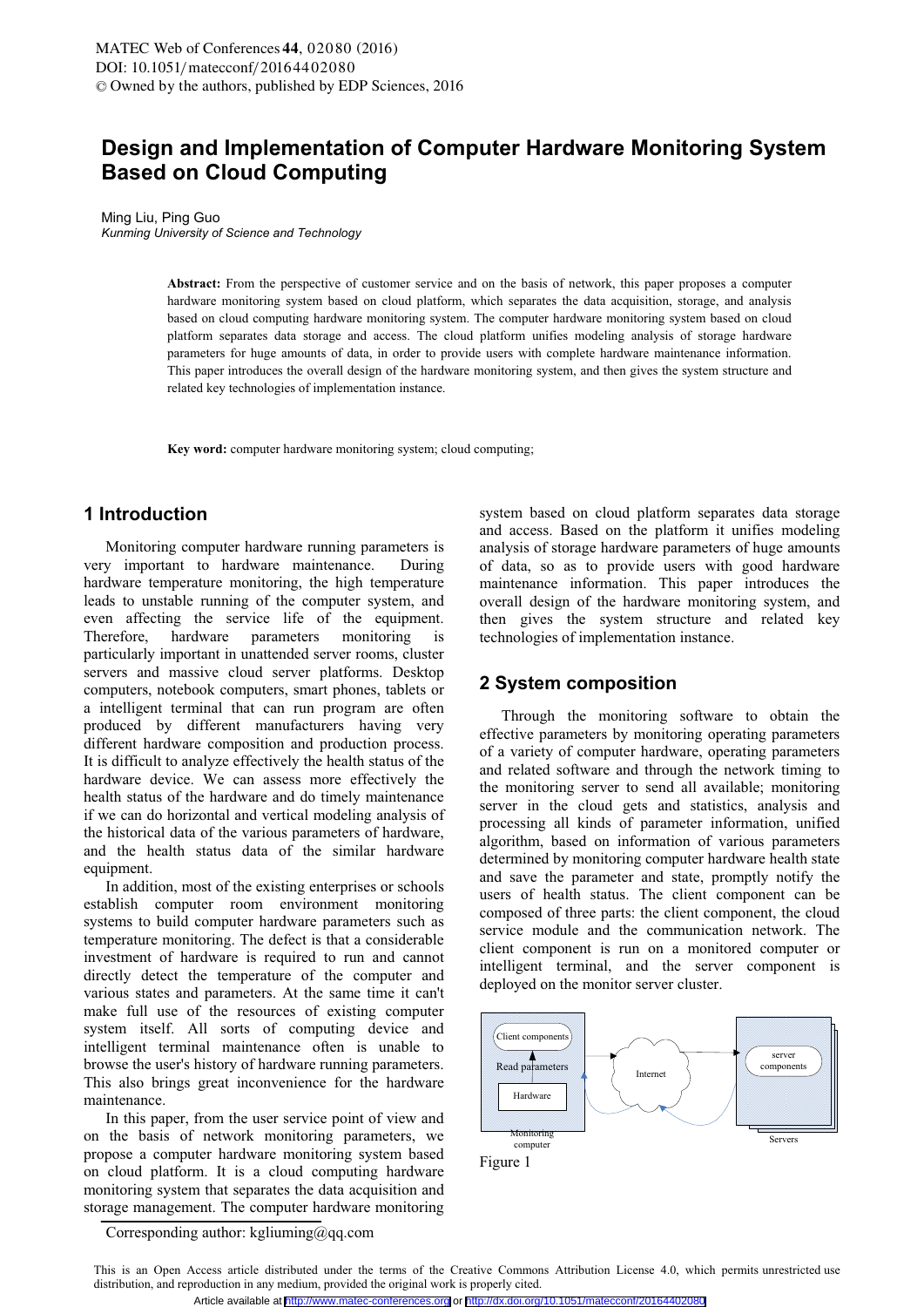As shown in Figure 1, the entire system consists of three parts: client components, server components and communication networks.

# **3.Communication protocol design**

The basic work process is that the client components read all kinds of hardware and operating parameters of the machine, and the parameters are transmitted to the monitoring server, and the running parameters are processed by the monitoring server in the cloud. The UDP/IP protocol is used as the basic communication protocol between the client and the server. When it is transmitted in the network, the communication protocol layer is as follows:



Figure 2

Monitoring information data packet format is as follows: the underlying data unit is 8 bytes, a data unit that represents a parameter value of a hardware device. The hardware device number is 1 bytes, the value range of 0~255, it can express 256 kinds of hardware, such as the agreement in the provisions of 1, express CPU, 2 express the memory, 3, said the hard disk, etc. The parameter type is a byte, range is from 0 to 255, can be expressed 256 types of parameters, such as agreement provisions 1 represent temperature 2 said fan speed, three voltage and 4 represents the frequency and 5 representing CPU utilization. The parameter value is 6 bytes, the first 4 bytes represent the integer part of the parameter, and the next two bytes represent the decimal part of the parameter. The communication protocol to UDP/IP protocol data transmission

# **4. Process design**

The process design of computer client components



#### Figure 3

Set the relevant operating parameters, including the server IP address, port number and the time interval to send data to the server. Port number must be consistent with the server, usually set the server port number, and then according to the port number of the server, to set the port number of the reading software. Start the software, the software is set to start with the operating system to start. Read the storage server IP address and timer time interval. IP address can be set in the program and do not have to set. The default timer interval is 60s, can be changed according to the actual situation.

Client components to wait for the timer time to. When the timer time, read the relevant hardware sensor parameters and other operating parameters. Send the read data to the server through the UDP/IP protocol.

The process design of cloud server's service component

The cloud service component process is first set up a listener port number on the server side, and the step is only carried out when the first operation is carried out. After setting, this step can be ignored. Service software can set a default port number, if you do not manually set, then the software automatically takes the default port number. After starting the cloud service component, the service component gets the port number of the set listening port. The cloud server's service component listening the port. When there are new data packets, analysis of the data package, mainly including: validity verification, access to each other's IP address, access to the other side of the host name and hardware operating parameters. According to the host name and IP address to determine whether the client has been listening in the host library, if there is no increase in the host information, if there is to update the host state and saving

#### **5. Parameter reading**

Currently computer system motherboards, CPU and hard drive and other hardware devices are equipped with sensors, can provides CPU temperature, CPU voltage, CPU fan speed, the temperature inside the host and hard disk also provides the hard disk parameters such as temperature and hardware vendors provide the read sensor data access interface parameters can be provided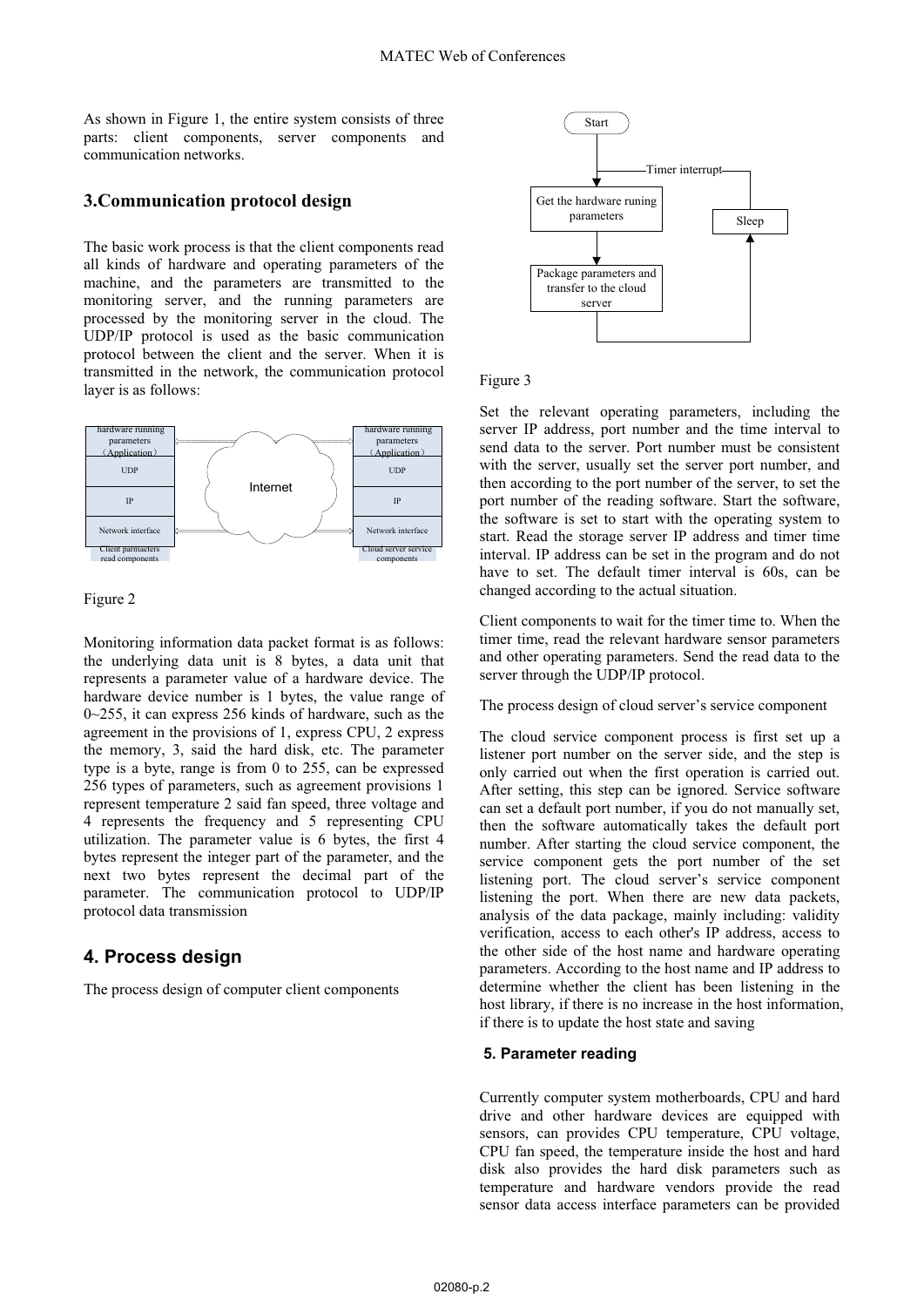by the operating system I / O interface function read out the motherboard BIOS stored in a variety of sensors, realtime data, important parameters are: temperature of CPU, CPU voltage, CPU fan speed, the temperature inside the host, hard disk temperature. According to the need, you can also read the operating system to provide the CPU usage and other parameters.

Currently client system motherboard, CPU and hard drive and other hardware devices are integrated sensors, can provides CPU temperature, CPU voltage, CPU fan speed, mainframe temperature, as well as the hard disk also provides the hard disk parameters such as temperature and hardware vendors provide read related sensor data access interface. The basic method is to read the real time parameters of various sensors stored in the hardware through the API functions provided by the operating system. Such as in the windows system can first call API function CreateFile to open the device and returns a handle to a device associated with. Then, and then call the API function DeviceIoControl function and driving communication program, and then read the various parameters of the equipment. The basic method to obtain the operating parameters of the operating system is to call the interface functions provided by the operating system to complete the.

In the client components, in addition to reading the hardware sensor parameters, but also can easily read the operating system to provide a variety of parameters, such as the use of CPU and other important parameters. According to the actual demand, you can also read some important services, such as Windows system software, including Server SQL and other running state parameters for these servers to monitor.



The core function of the server component is on the network resource management and scheduling, i.e. resource scheduling, allocation and recovery work. This is the resource management and scheduling module to realize the function of this layer, the kernel function is similar to the traditional stand-alone operating system. The requirements for scheduling and management of network resources to meet the needs of different the need for different attributes of different resources, strategies and methods of scheduling, allocation and recovery algorithm based on the realization of resources on demand elasticity flow. The server component also has interface with the interface module is used to realize the interaction with the user, receive and complete from the upper application and user requests. The server has two special the module, network communication and optimization module and network communication and service protocol module. The client network communication and optimization module mainly completes Interrupt start terminal interception, and the signal is transmitted to the web server, by the server to deal with. Network communication and optimization module of the server end will respond to requests from the client. The first is a network address assigned to the client, to facilitate the subsequent communication; secondly, it will on the user's identity authentication and will return to support network autonomous system example list of operating systems to carry on a choice to the user; after users choose what you want to run an operating system instance, and then call the relevant transmission protocol will part of the data to the terminal, client interaction.

Virtual resource server component driver module, is the network based on interrupt management, complete the driver and the management of virtual resources. Including the following three functions: (1) on the physical hardware, such as graphics card, such as driving, driving after all hardware devices autonomous network system in (2) in the real hardware drive based on the further formation of virtual resources, such as the virtual CPU, virtual memory, virtual memory, virtual equipment resources construction, driving and management; (3) implementation of large-scale data storage, network storage and retrieval of large data. Resource storage and management module is based on virtual network storage, further examples of the operating system, applications and data organization, storage and management for users efficiently Visit. Based on cloud computing hardware monitoring system hardware resources are divided into three categories: the first is composed of terminal, server and network hardware platform resources. Therefore, with the traditional operating system only management and scheduling applications

#### **6. The analysis of communication efficiency**

Monitoring system is often run on the existing network, in order not to affect the current system of CPU usage, and the characteristics of the variation of parameters such